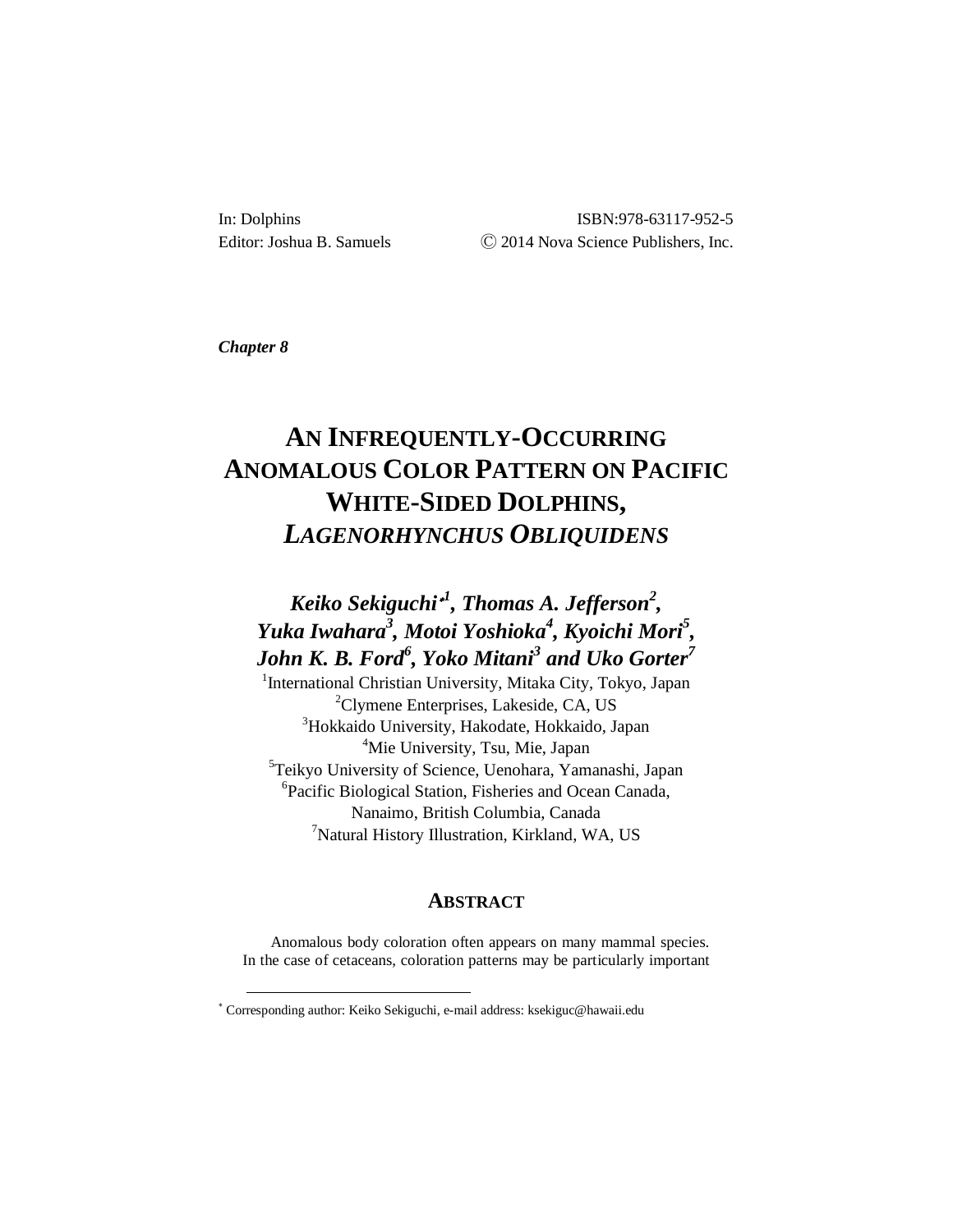and have functional and adaptive value. However, white animals for many cetacean species have been sighted world-wide, and also some anomalous color patterns have been reported. Anomalous, albinistic and leucistic coloration has been reported for the Pacific white-sided dolphin (*Lagenorhynchus obliquidens*), distributed in the cold temperate waters of the North Pacific. One pattern first reported by Brownell (1965) has been seen infrequently, but 19 more sighting/capture records are restricted to nearshore regions in the eastern North Pacific (*e.g.,* southern California, Monterey Bay, off San Francisco, Washington, and Alaska). We added seven sightings of these anomalous-colored animals over the wide range of the mid-western and central North Pacific in different years; five in 1987 and two in 2012. Color patterns for these animals were very similar, despite occurrence at different times and in widely separated locations. Although variable, animals with this anomalous coloration had darker thoracic patches often completely bordered dorsally and laterally by an extensive, white stripe. However, for some animals this white stripe was distinguished strongly only above the eyes. We compiled 27 records of this anomalous form, over a wide range in the North Pacific. The distribution of these records suggests genetic restriction in the sighting region (*i.e.,* the mid-western to eastern North Pacific). This type of anomalous color pattern has not been reported around Japanese coasts. Hayano et al., (2004) concluded that there are genetically-distinct populations around Japan. Anomalous animals observed in the midwestern, central and eastern North Pacific, but not off Japan, appear to support their conclusion.

### **INTRODUCTION**

Characteristic fur/skin color is important as a key for species identification, and also has functions for concealment, communication and physiological process regulation (Caro, 2005). Yet, anomalous pigmentation often appears on many mammal species, as a result of disorder of pigmentation presence and distribution. Abrew et al., (2013) reviewed anomalous coloration in neotropical mammals, and categorized it into four types: albinism, leucism, piebaldism and undetermined. Anomalous color patterns they described were mostly caused by lack/excess of pigmentation; however, there is another case (it could be categorized into "undetermined"). The king cheetah, animals with longtidudinal black stripes instead of regular black spots, was first reported as a distinct species, *Acinonys rex* (Pocock, 1927). Wild king cheetahs were caught in a very restricted area - Zimbabwe, eastern Botswana and northern South Africa (Lindburg, 1989). Later, normal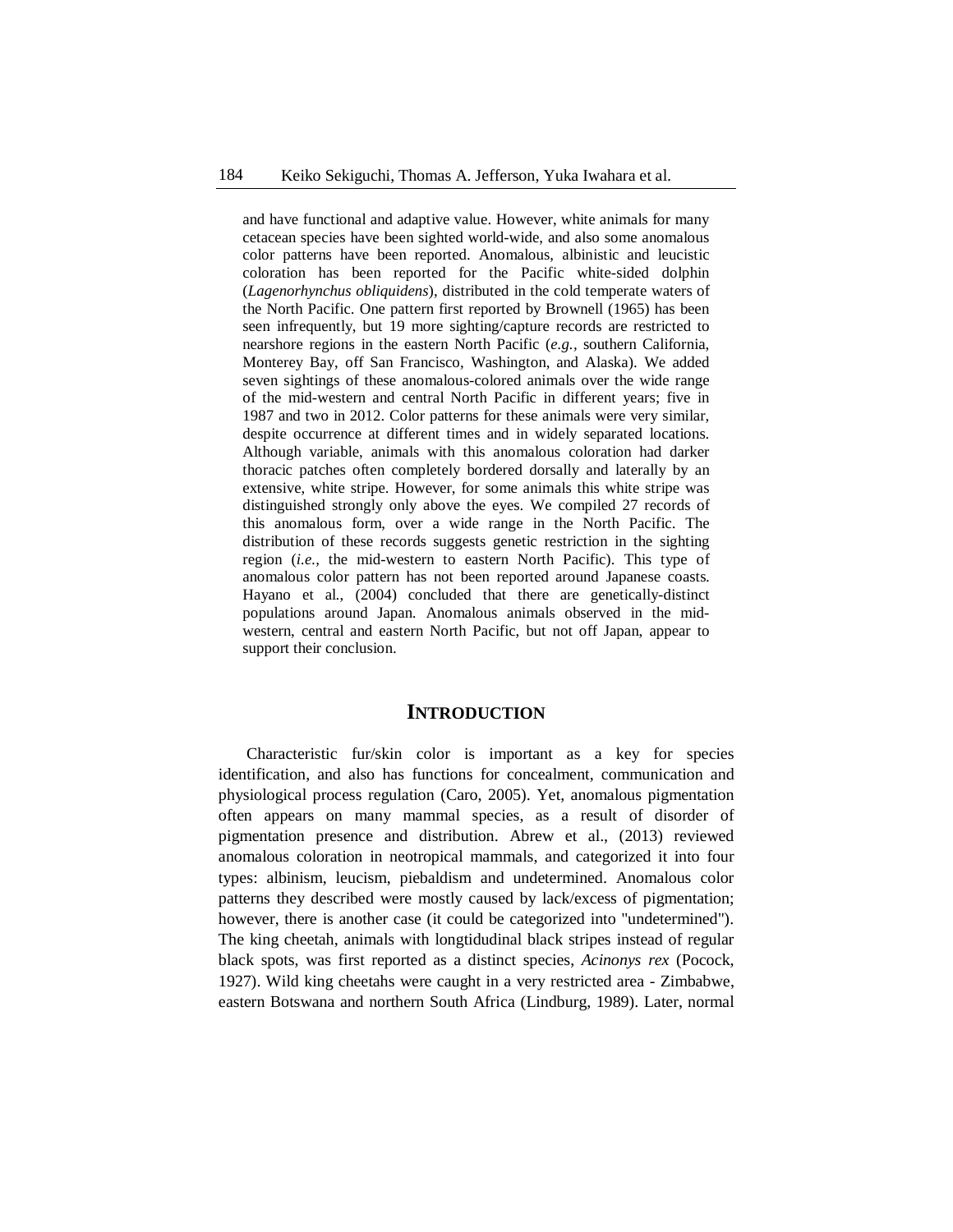captive cheetahs (*A. jubatus*), which originated from those areas, gave birth to king cheetahs, and then it was found that it was actually an abnormal colored cheetah carrying an autosomal recessive trait (van Aarde and van Dyk, 1986).

In the case of cetaceans, coloration is very much species specific, although virtually all species have variation in the color pattern according to age, sex, habitat, and geographical regions (Perrin, 2002). Albino and leucistic-type white animals have been reported often in a variety of cetacean species. Hain and Leatherwood (1982) and Fertl et al., (1999) reviewed records of anomalously white animals and found them in 20 cetacean species, including many published records in the southern right whale (*Eubalaena australis*), gray whale (*Eschrichtius robustus*), sperm whale (*Physeter macrocephalus*), killer whale (*Orcinus orca*), long-finned pilot whale (*Globicephala melas*), common dolphins (*Delphinus* spp*.*), spinner dolphin (*Stenella longirostris*), common bottlenose dolphin (*Tursiops truncatus*), harbor porpoise (*Phocoena phocoena*) and Dall's porpoise (*Phocoenoides dalli*). Melanistic-type anomalies (*e.g.*, southern right whale dolphin *Lissodelphis peronii*; Visser et al., 2004) have also been reported. Unusual color variants can also be caused by hybridization events (*e.g.*, Berube and Aguilar 1998, Yazdi 2002).

### **AN ANOMALOUS COLOR PATTERN ON PACIFIC WHITE-SIDED DOLPHINS**

The Pacific white-sided dolphin (*Lagenorhynchus obliquidens*) is a dolphin species widely distributed in cold temperate waters of the North Pacific and adjacent seas from near shore to deep oceanic waters (Brownell et al., 1999, Jefferson et al., 2008, Walker et al., 1986). Figure 1 shows the typical color pattern of this species (top); a dark gray/black dorsal surface, light gray sides (a light gray large thoracic patch from melon to a center of body, and a light gray flank patch from the mid body toward the flukes with dorsal and ventral blazes pointing forward, with the dorsal blaze arcing over the sides to the back and almost reaching the blowhole area), and a white ventrum with a black stripe from eye to flipper to anus forming a border line (for schematic interpretation, see also Figure 1 in Tsutui et al., 2001). Albinotype or other white body color anomalies have been reported widely among its distribution range (Black 1994, Brown and Norris 1956, Stacey and Baird 1991, Tsutsui et al., 2001). Brownell (1965) first reported a sighting of an anomalous-colored individual of this species off San Francisco in a school of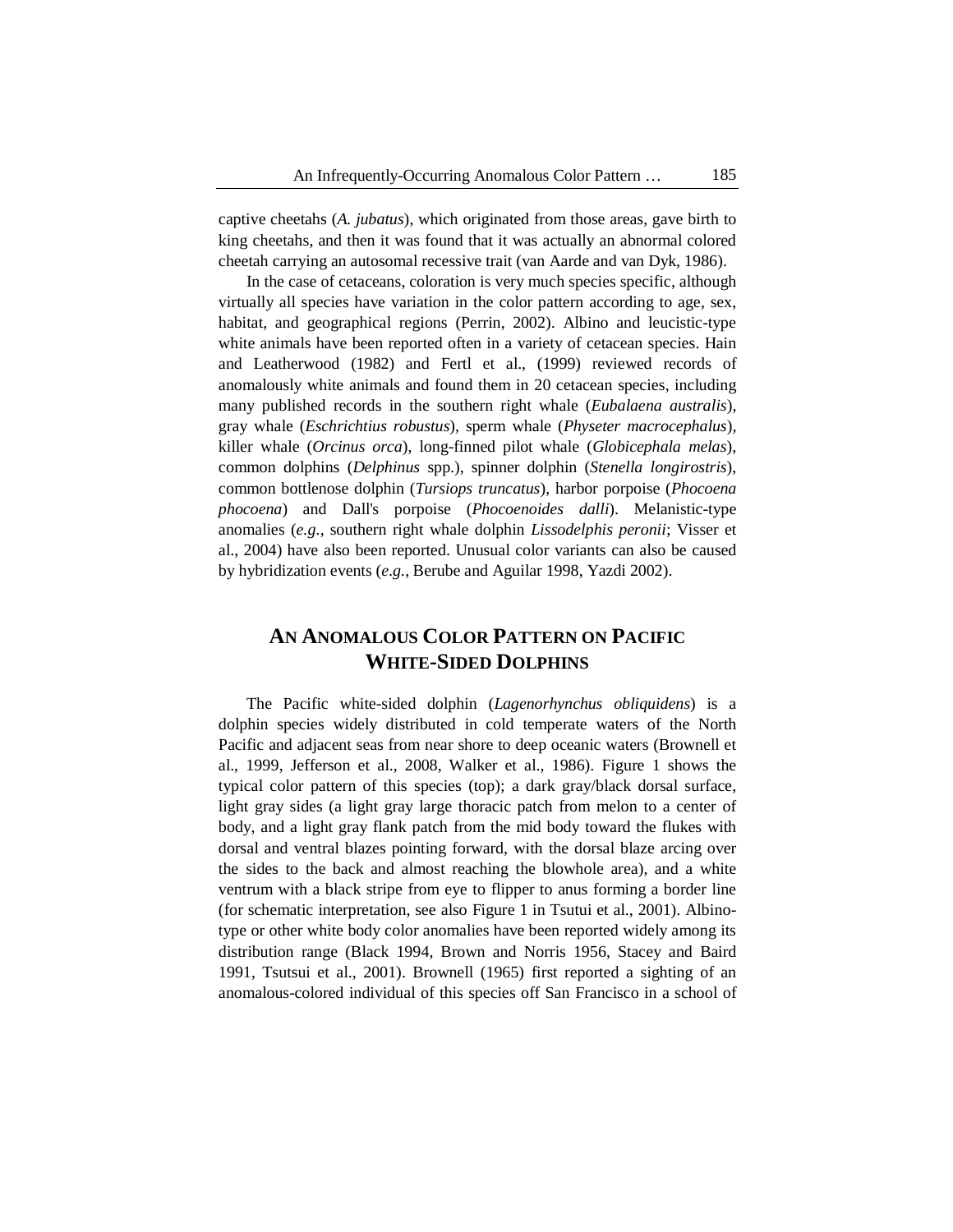15 dolphins. Its pigmentation was totally different from the "regular color pattern". This animal had a large lateral thoracic black area, and a distinct, wide white line between a black thoracic and a dorsal back (Figure 2-a). This animal was not an albino, but it looked like a totally different species, as in the case of the king cheetah.



Figure 1. A "normal-colored" Pacific white-sided dolphin, *Lagenorhynchus obliquidens,* (top) and a composite sketch of the "Brownell-type" anomalous-colored dolphin (bottom) (illustrations by UG).

In this study, we collected and summarized sighting/capture records of this "Brownell-type" anomalous-colored Pacific white-sided dolphin, from all available sources, both published and unpublished. We found a total of 20 records, possibly representing 23 individuals, of the "Brownell-type" anomalous-colored Pacific white-sided dolphins along coasts of the eastern North Pacific Ocean (Table 1). Walker et al., (1986) reported the second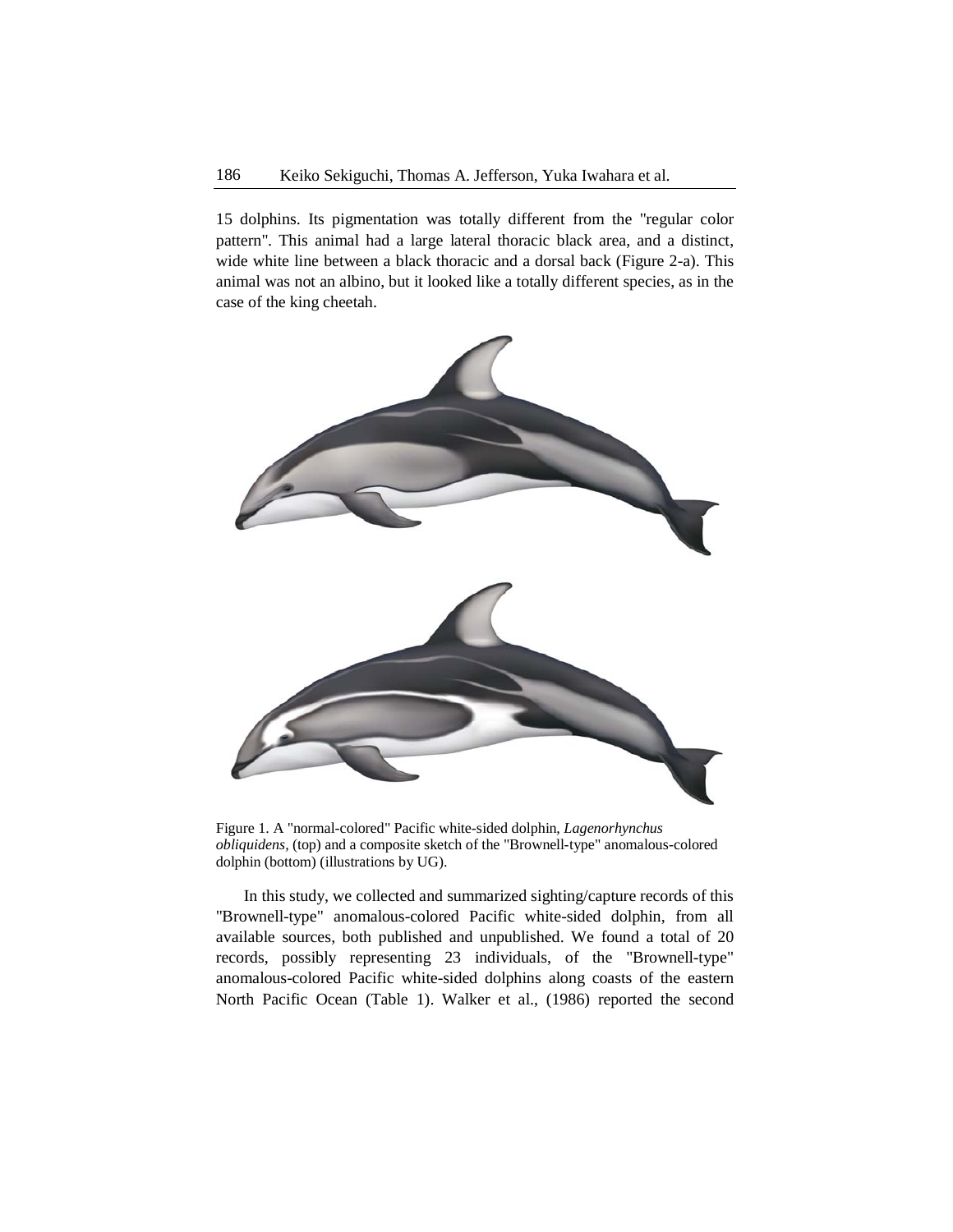specimen of this "Brownell-type" dolphin, which was collected off central California, 37°46'N 124°30'W, on 25 February 1966 (Record no. 2 in Table 1, Figure 2-b). They also mentioned another three sightings by Leatherwood: off Washington in April 1971, off Southern California in February 1974 and February 1976 (Record no. 3, 4, 5 in Table 1). Black (1994) conducted vessel



Figure 2. (Continued).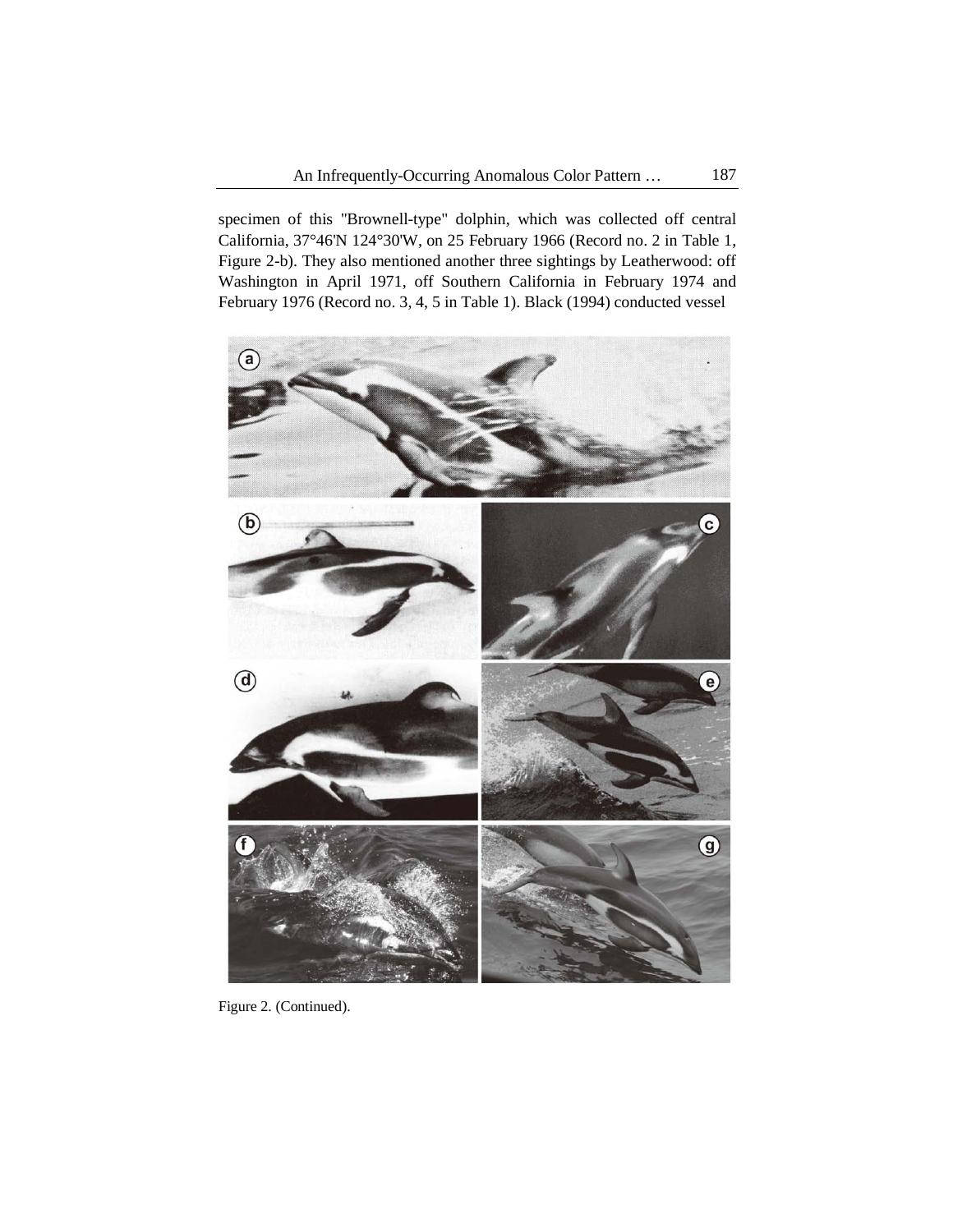

Figure 2. Photographs of anomalous-colored Pacific white-sided dolphins captured or sighted along the eastern North Pacific. Photograph letters refer to records in Table 1. (a) the first recorded anomalous-colored dolphin by Brownell (Fig. 1 in 1965); (b) a captured animal off San Francisco reported by Walker et al. (Fig. 21-7 in 1986); (c) one of sightings by Black (1994) (photo by TAJ); (d) an animal reported by Stacy and Baird (Fig. 3 in 1991); (e) a sighting along Aleutian Island by S. Webb (p. 197 in Jefferson et al. 2008); (f) an unpublished sighting in Monterey Bay, CA by Marine Life Studies in 2001 (photo by P. Stap); (g) an unpublished sighting in southern California by K. Whitaker in 2011 (photo by Whitaker); (h, i) two sightings in Monterey Bay, CA by Monterey Bay Whale Watch in 2012 (photo by M. Merlo and K. Spencer); (j, k) two animals sighted in one school, southern California by K. Whitaker in 2013 (photo by Whitaker); (l) a sighting in Monterey Bay, CA by Marine Life Studies in 2013 (photo by P. Stap); (m) a sighting in Monterey Bay, CA by Monterey Bay Whale Watch in 2013 (photo by J. Frediani); (n, o) two sightings southwest of Vancouver Island in 2013 (photo by B. Gisborne).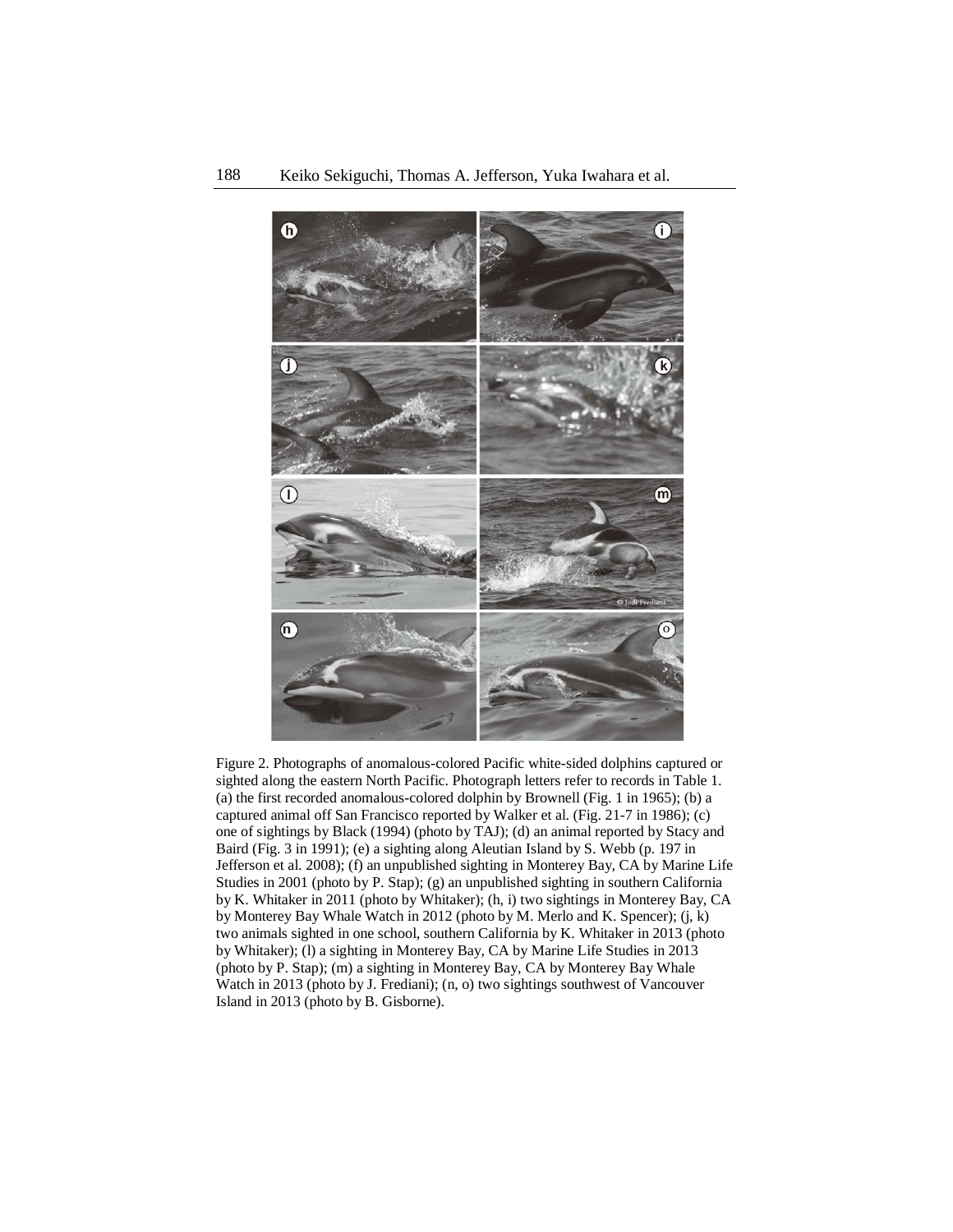| Record<br>No. | Date              | Type     | Location                                        | School size | Source                            | Photo<br>No. |
|---------------|-------------------|----------|-------------------------------------------------|-------------|-----------------------------------|--------------|
|               | 4 July 1963       | Sighting | 37°41'N 123°45'W Off<br><b>Farallon Islands</b> | 15          | Brownell 1965                     | a            |
| 2             | 25 February 1966  | Capture  | 37°46'N, 124°30'W                               |             | Walker et al., 1986               | b            |
| 3             | April 1971        | Sighting | <b>Washington State</b>                         |             | Leatherwood in Walker et al. 1986 |              |
|               | February 1974     | Sighting | Southern California                             |             | Leatherwood in Walker et al. 1986 |              |
| 5             | February 1976     | Sighting | Southern California                             |             | Leatherwood in Walker et al. 1986 |              |
| 6             | 12 December 1988  | Sighting | Monterey Bay, CA                                | 800         | <b>Black 1994</b>                 | $\mathbf c$  |
|               | 19 April 1990     | Sighting | Monterey Bay, CA                                | 500         | <b>Black 1994</b>                 |              |
| 8             | 23 February 1991  | Sighting | Monterey Bay, CA                                | 1100        | <b>Black 1994</b>                 |              |
| 9             |                   | Capture  | Unknown                                         |             | Stacey and Baird 1991             | d            |
| 10            |                   | Sighting | Along Aleutian Islands                          |             | S. Webb in Jefferson et al., 2008 | e            |
| 11            | 2001              | Sighting | Monterey Bay, CA                                |             | Marine Life Studies               |              |
| 12            | 23 April 2011     | Sighting | 33°54.23'N, 121°39.64'W, S.<br>California       |             | K. Whitaker, pers. comm.          | g            |
| 13            | 3 June 2012       | Sighting | Monterey Bay, CA                                |             | Monterey Bay Whale Watch          | h            |
| 14            | 23 June 2012      | Sighting | Monterey Bay, CA                                |             | Monterey Bay Whale Watch          |              |
| 15            | 8 October 2012    | Sighting | NW of Vancouver Island.<br>Canada               | $~155*$     | J. Ford, unpublished data         |              |
| 16            | 25 April 2013     | Sighting | 35°09.97'N, 123°52.86'W, S.<br>California       |             | K. Whitaker, pers. comm.          | j, k         |
| 17            | 10 June 2013      | Sighting | Monterey Bay, CA                                | ~200        | Marine Life Studies               |              |
| 18            | 27 June 2013      | Sighting | Monterey Bay, CA                                |             | Monterey Bay Whale Watch          | m            |
| 19            | 13 September 2013 | Sighting | SW of Vancouver Island.<br>Canada               | $-220*$     | J. Ford, unpublished data         | n            |
| 20            | 17 October 2013   | Sighting | SW of Vancouver Island.<br>Canada               | ~2300       | J. Ford, unpublished data         | $\mathbf{o}$ |

T able 1. Sighting r ecor ds of anomalous-color ed Pacific white-sighted dolphins in the easter n Nor th Pacific. Star mar ks (\*) indicate a mixed school with nor ther n r ight whale dolphins.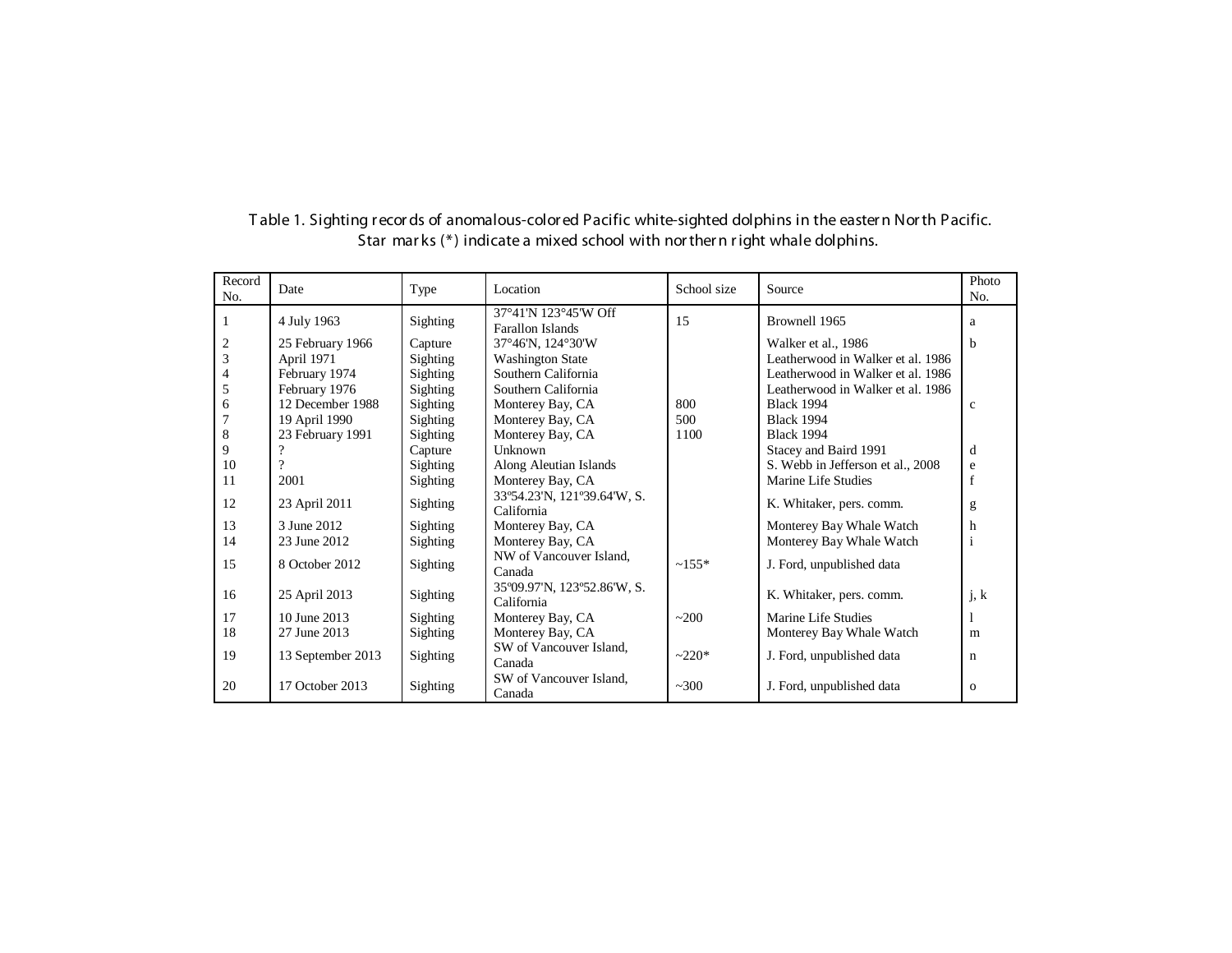| Record No. | Date              | Time  | Location                   |                     | <b>SST</b> | School size    | Source               | Photo No.    |
|------------|-------------------|-------|----------------------------|---------------------|------------|----------------|----------------------|--------------|
|            |                   |       | Latitude                   | Longitude           |            |                |                      |              |
| 21         | 6 August 1987     | 13:50 | $43^{\circ}18.5^{\prime}N$ | 156°09.4'E          | 13.9       | $\Omega$       | Yoshioka 1988        | p            |
| 22         | 21 August 1987    | 2:58  | 49°58.3'N                  | 136°00.5'W          | 13.8       | 70             | Yoshioka 1988        |              |
| 23         | 21 August 1987    | 7:33  | $49^{\circ}11.3^{\prime}N$ | 136°01.4'W          | 14.3       | 8              | Yoshioka 1988        | q            |
| 24         | 21 September 1987 | 7:47  | $44^{\circ}16.1^{\circ}N$  | 160°45.2'E          | 12.7       | >3             | Yoshioka 1988        | $\mathbf{r}$ |
| 25         | 21 September 1987 | 9:00  | 44° (07.5"N                | $160^{\circ}34.8$ E | 13.5       | 8              | Yoshioka 1988        | S            |
| 26         | 12 July 2012      | 15:46 | 44°34.52'N                 | 150°0.09'W          | 12.1       | $\overline{4}$ | Sekiguchi pers. obs. |              |
| 27         | 13 October 2012   | 15:22 | 43°15.08'N                 | 154°36.05'E         | 12.1       | 50             | Iwahara pers. obs.   | u            |

T able 2. Sighting r ecor ds of anomalous-color ed Pacific white-sighted dolphins in the wester n and centr al Nor th Pacific.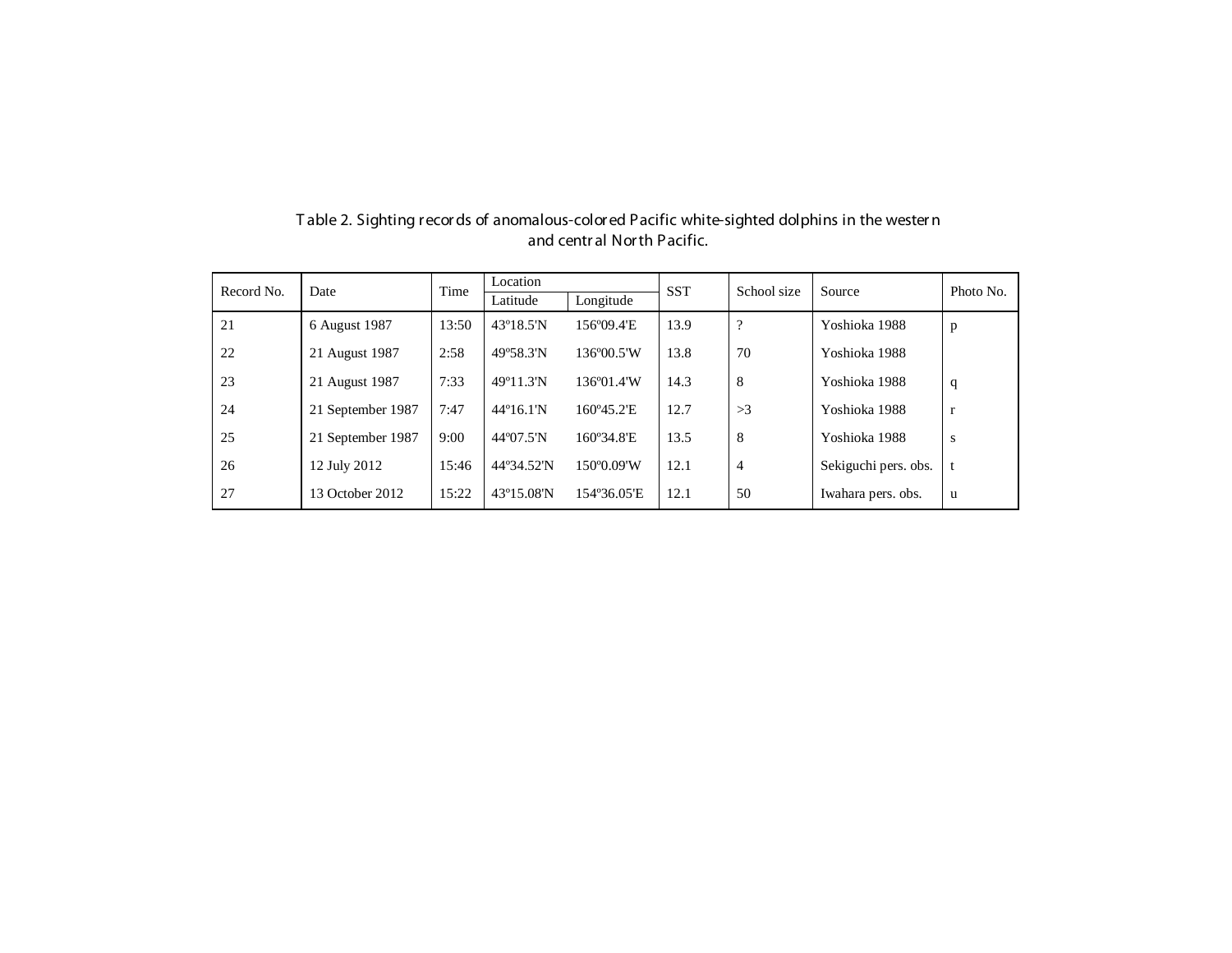surveys in Monterey Bay, California from 1987 to 1991 and encountered "Brownell-type" dolphins on three occasions; 12 December 1988 (Record no. 6 in Table 1, Figure 2-c), 19 April 1990 and 23 February 1991 (Record no. 7, 8 in Table 1). Although she wrote that all three sightings were the same animal, we report them here as separate sightings. The next specimen was a possible captured animal shown in the photograph, but unfortunately no data are mentioned in Stacey and Baird (1991; Record no. 9 in Table 1, Figure 2-d). An animal in the photograph on page 197 of Jefferson et al., (2008) was taken by S. Webb along the Aleutian Islands, but with no data attached (Record no. 10 in Table 1, Figure 2-e). Marine Life Studies made two sightings of "Brownelltype" dolphins in Monterey Bay in 2001 (unpublished data, Record no. 11 in Table 1, Figure 2-f) and 10 June 2013 (http://www.youtube.com/watch? v=qjqpmpPBlhM; Record no. 17 in Table 1, Figure 2-l) . K. Whitaker had three unpublished sightings of "Brownell-type" dolphins off southern California. The first one was sighted at 33°54.23'N 121°39.64'W on 23 April 2011 (Record no. 12 in Table 1, Figure 2-g), and the second and third sightings were in the same school at 35°09.97'N 123°52.86'W on 25 April 2013 (Record no. 16 in Table 1, Figure 2-j, k) (K. Whitaker, pers. comm.). Three more sightings were from Monterey Bay by Monterey Bay Whale Watch on 3rd and 23 June 2012 (https://www.facebook.com/media/set /?set=a.277107862386956.57066.170012223096521&type=1 and https:// www.facebook.com/media/set/?set= a.286916834739392.59063.17001222309 6521&type=1; Record no. 13, 14 in Table 1, Figure 2-h, i), and 27 June 2013 (https://www.facebook.com/media/set/?set=a.432385626859178.1073741951. 170012223096521&type=3; Record no. 19 in Table 1, Figure 2-m). The last three sightings were off Vancouver Island (JKBF, unpublished data); at 50°12.42'N 128°20.4'W on 08 October 2012 (Record no. 15, no photograph), at 49°04.46'N 127°28.0'W on 13 September 2013 and at 48°11.6'N 126°56.1'W on 17 October 2013 (Record no. 19, 20 in Table 1, Figure 2-n, o). Record no. 15 and 19 were in a mixed school of Pacific white-sided and northern right whale dolphins, *Lissodelphis borealis* (~100 and ~55 dolphins, and ~130 and ~90 dolphins respectively). Record no. 20 had three "Brownelltype" dolphins in a school of about 300 Pacific white-sided dolphins.

Data collection in the western and central parts of the North Pacific is difficult because its vast area far away from population centers results in less frequent encounter opportunities; however, we managed to collect seven sightings of "Brownell-type" dolphins (Table 2). Yoshioka (1988) had five "Brownell-type" dolphin sightings during their 52-day trans-Pacific research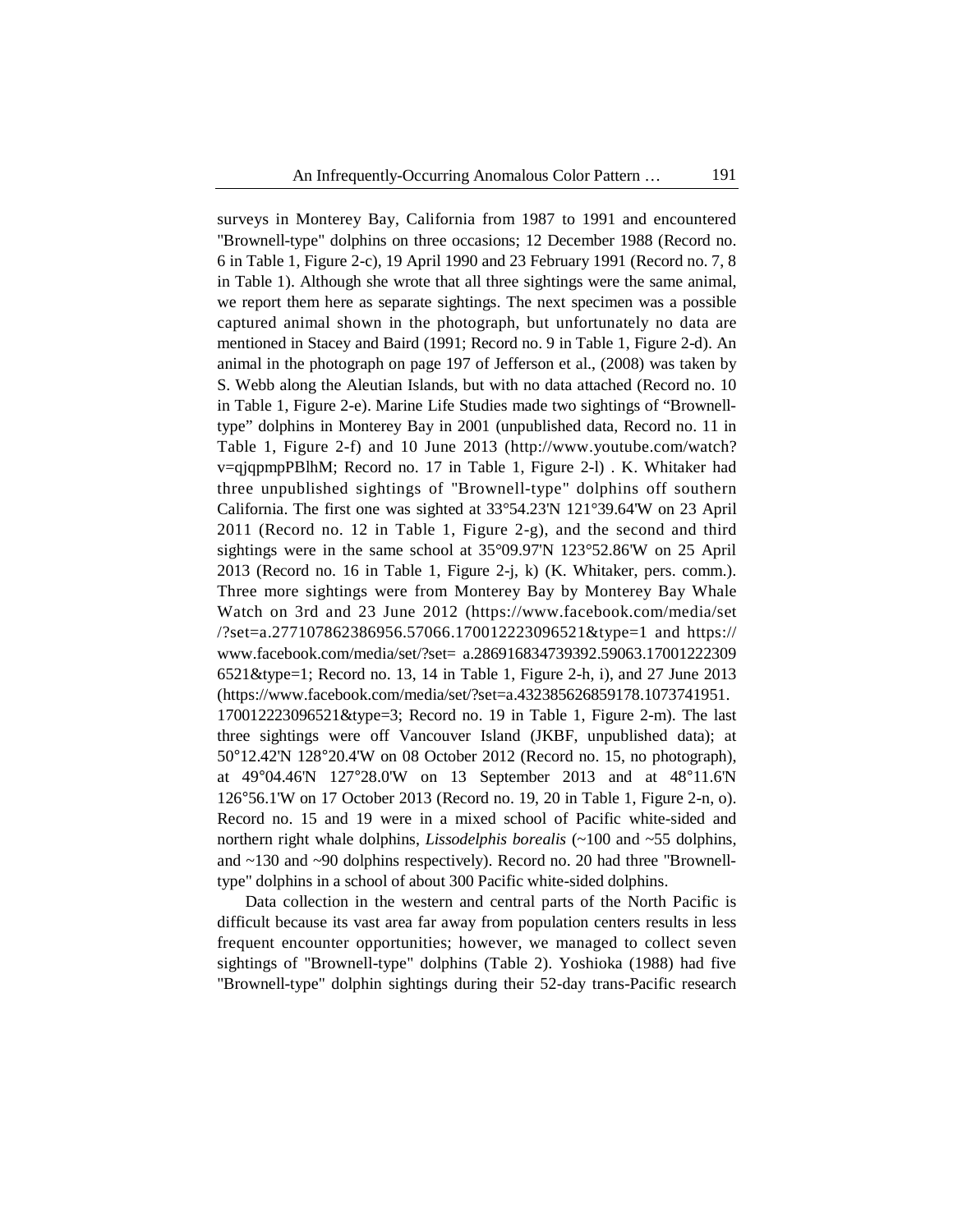

Figure 3. Photographs of anomalous-colored Pacific white-sided dolphins sighted in the western and central North Pacific. Photograph letters refer to records in Table 2. (p) a sighting at 43°18.5'N 156°09.4'E in 1987 (photo by KM); (q) a sighting at 49°11.3'N 136°01.4'W in 1987 (photo by KM); (r) a sighting at 44°16.1'N 160°45.2'E in 1987 (photo by MY); (s) a sighting at 44°07.5'N 160°34.8'E in 1987 (photo by KM); (t) a sighting at 44°34.5'N 150°0.1'E in 2012 (photo by KS); (u) a sighting at 43°15.1'N 154°36.1'E in 2012 (photo by B. Nishizawa).

cruise from August to September 1987. The first animal was sighted at 43°18.5'N 156°09.4'E, 13:50, 06 August 1987 (Sea Surface Temperature (SST)=13.9°C; Record no. 21 in Table 2, Figure 3-p). The second sighting was among a large school of 70 animals, at 49°58.3'N 136°00.5'W, 02:58, 21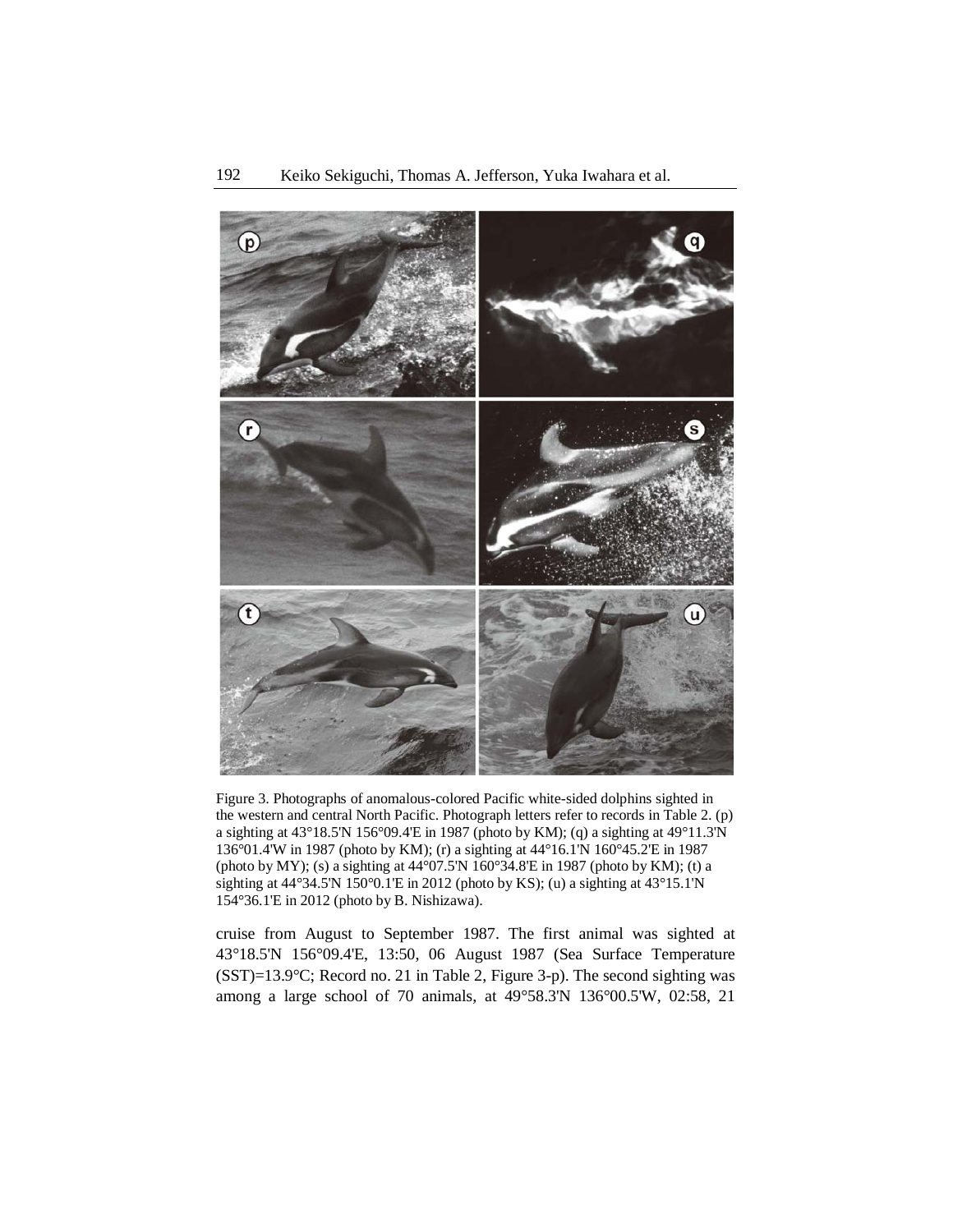August 1987 (SST=13.8°C; Record no. 22 in Table 2, no photo). The third one was sighted on the same day as one of eight animals, at 49°11.3'N 136°01.4'W, 07:33 (SST=14.3°C; Record no. 23 in Table 2, Figure 3-q). The fourth and fifth sightings were on the same day, 21 September 1987, at 44°16.1'N 160°45.2'E, 07:47 (SST=12.7°C, school size >3; Record no. 24 in Table 2, Figure 3-r), and at 44°07.5'N 160°34.8'E, 09:00 (SST=13.5°C, school size=8; Record no. 25 in Table 2, Figure 3-s). The first author had one sighting in a group of four animals at 44°34.52'N 150°00.09'W, 15:46, 12 July 2012 (SST=12.1°C) (unpublished data; Record no. 26 in Table 2, Figure 3-t). The last sighting was made by the third author among about 50 Pacific white-sided dolphins at 43°15.08'N 154°36.05'E, 15:22, 13 October 2012 (SST=12.1°C) (unpublished data; Record no.27 in Table 2, Figure 3-u).

### **DISCUSSION**

This study shows that "Brownell-type" anomalous-colored Pacific whitesided dolphins are distributed in a wide area of the North Pacific Ocean (Figure 4). Monterey Bay has a concentration of sightings, but this may be caused by the large amount of effort in the area, including many whalewatching businesses. Color patterns for these animals were all very similar (Figures 2 and 3), despite occurrence at different times and locations. At a minimum, all animals had dark thoracic patches with a white blaze rising dorsally and extending at least somewhat posteriorly as a border around the thoracic patch (Figure 1). In extreme cases, the white blaze originating at the eye also extended anteriorly and was present above the beak encircling the melon (Figures 2-a, e, m, Figure 3-s). Also, when present to the maximum extent, the white stripe connected with the white ventral field through a break in the black eye to flipper to anal stripe. This further enhances its thoracic patch, which is darker and more distinct than on a normal-colored dolphin. Although it seems there is some variation in specific elements of the anomalous animals, we illustrate a dolphin in Figure 1 (bottom) that shows a "composite" sketch of the color pattern representative of the most frequently occurring "Brownell-type" dolphin based on all the available photographs. These anomalous color patterns somewhat resembled the pattern of hourglass dolphins (*Lagenorhynchus cruciger*), as Mitchell (1970) pointed out. Anomalous-colored animals have been found among "normal" colored dolphins with a school size from three up to 1,100, and thus those anomalous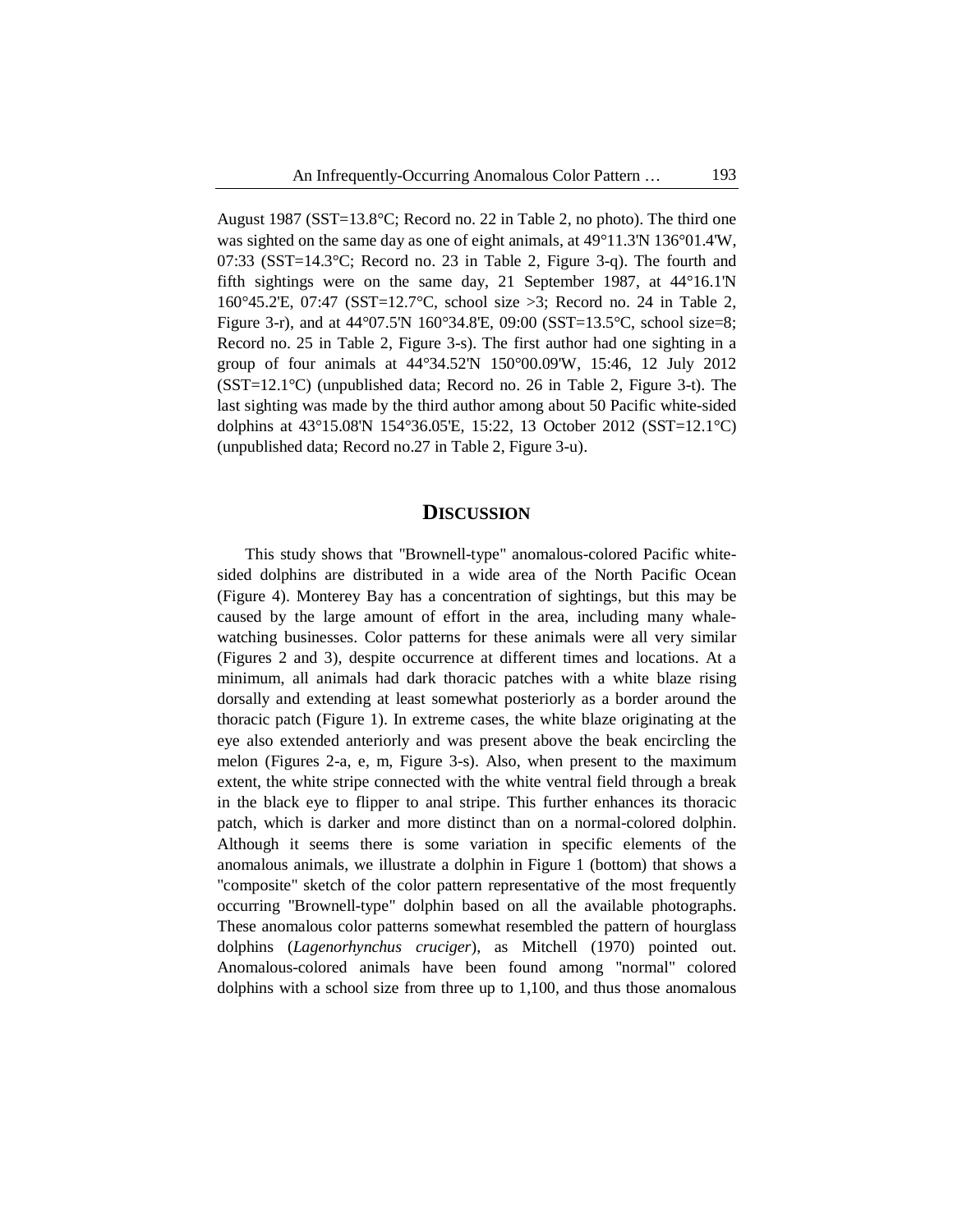animals seem to have no problem associating with "normal" individuals. Although there is no evidence for reproductive condition for these "Brownell" type animals, these anomalous genes must be carried to the next generation of Pacific white-sided dolphins, as in the case of king cheetahs. The distribution of this anomalous form may suggest genetic restriction in the sighting region (*i.e.*, mid-western to eastern N. Pacific).



Figure 4. Sighting/capture locations of anomalous-colored Pacific white-sided dolphins (gray circles). The numbers on the map refer to the record numbers on Tables 1 and 2. The gray section over the North Pacific indicates the distribution range of the Pacific white-sided dolphin.

The anomalously-colored "Brownell type" Pacific white-sided dolphin has not been reported from around Japan, despite high levels of marine mammal survey (Kato 2006) and capture effort (Kasuya 2011, Kishiro 2012) in Japanese coastal waters. However, albino-type and other anomalously-white Pacific white-sided dolphins have been reported from the entire species' distribution range, including Japan (*e.g.,* Walker et al., 1986, Black 1994, Tsutsui et al., 2001). From results of marine mammal surveys conducted across the North Pacific, Miyashita (1993) found a gap of Pacific white-sided dolphin sightings at around 150°E. Hayano et al., (2004) concluded that there are genetically-distinct populations around Japan, and suggested the area around 145-150°E was a boundary between Japanese coastal and offshore North Pacific populations. Anomalous "Brownell-type" animals observed only in the mid-western to eastern North Pacific appear to support their conclusion. Lux et al., (1997) found genetic divisions among their samples of Pacific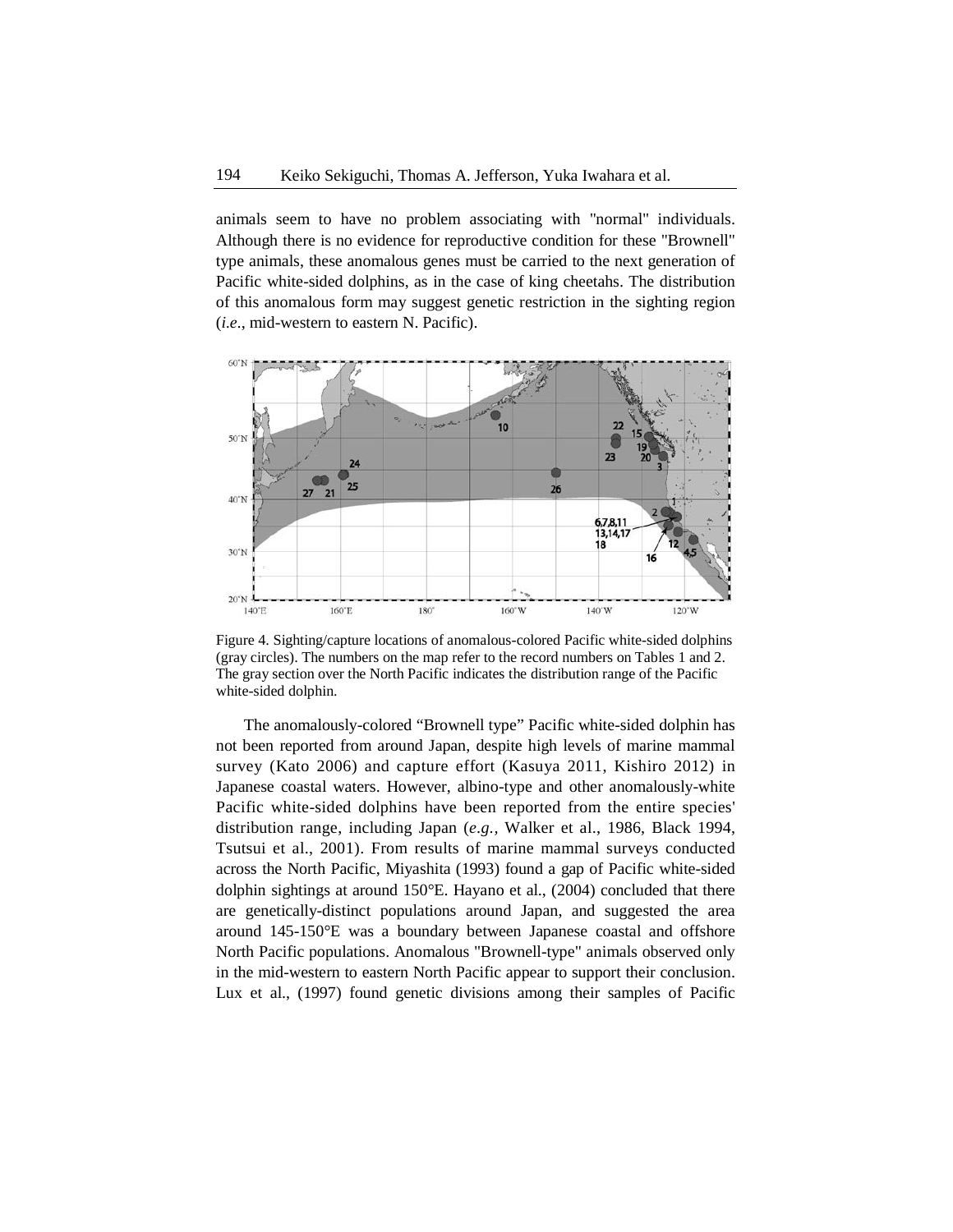white-side dolphins from the central and eastern North Pacific; however, the presence of "Brownell-type" genes in the entire central and eastern North Pacific suggest these populations may have evolved from a common ancestor after isolation from the Japanese coastal population.

In the genus *Lagenorhynchus*, six species are currently recognized, although taxonomic revisions are needed and more than one genus is probably involved (Cipriano and Webber 2010). Among these currently-recognized species, Fertl et al., (1999) summarized unpublished records of albino-type dusky dolphins *L. obscurus* and Atlantic white-sided dolphins *L. acutus*. Yazdi (2002) and Bastida and Rodríguez (2005) reported a possible hybrid anomalous-colored dusky dolphin. A heavily-melanized dusky dolphin has also been reported (Cipriano and Webber 2010). However, no "Brownell-type" anomaly has yet been reported for these other *Lagenorhynchus* species. Further studies will be needed to determine whether the "Brownell-type" anomaly is indeed species specific.

Although there is variation in the extent and intensity of some elements of the "Brownell-type" color pattern, it exists in the same basic form throughout a large part of the range of the species from the mid-western to the eastern Pacific (but so far, not in far-western Japanese waters). The basic, common elements are a darkened thoracic patch, and a sometimes-wide white stripe surrounding the thoracic patch from the eye to the white ventral field (Figure 1). A similar situation exists in several other small cetacean species, in which a recurring anomalous color pattern occurs infrequently among some individuals of an otherwise-normally colored school, throughout much of the known range of the species. Well-known examples include the anomalous pattern found on some short-beaked common dolphins (*Delphinus delphis*), in which the cape extends down to obscure the light thoracic patch (Perrin et al., 1995). Another example is the pattern that has been called "swirled" found on some northern right whale dolphins (*Lissodelphis borealis*), in which the white ventral pattern extends up much further onto the sides and even on the dorsal surfaces of the flippers (often in a swirled pattern) (Tobayama et al., 1969; Leatherwood et al., 1979; Jefferson et al., 2008; TAJ unpublished). All of these may be examples of anomalous patterns caused by infrequently-occurring or recessive genetic conditions, similar to that in the king cheetah. Biopsy sampling of such individuals may be necessary to clarify the specific genetic causes of these anomalous coloration patterns.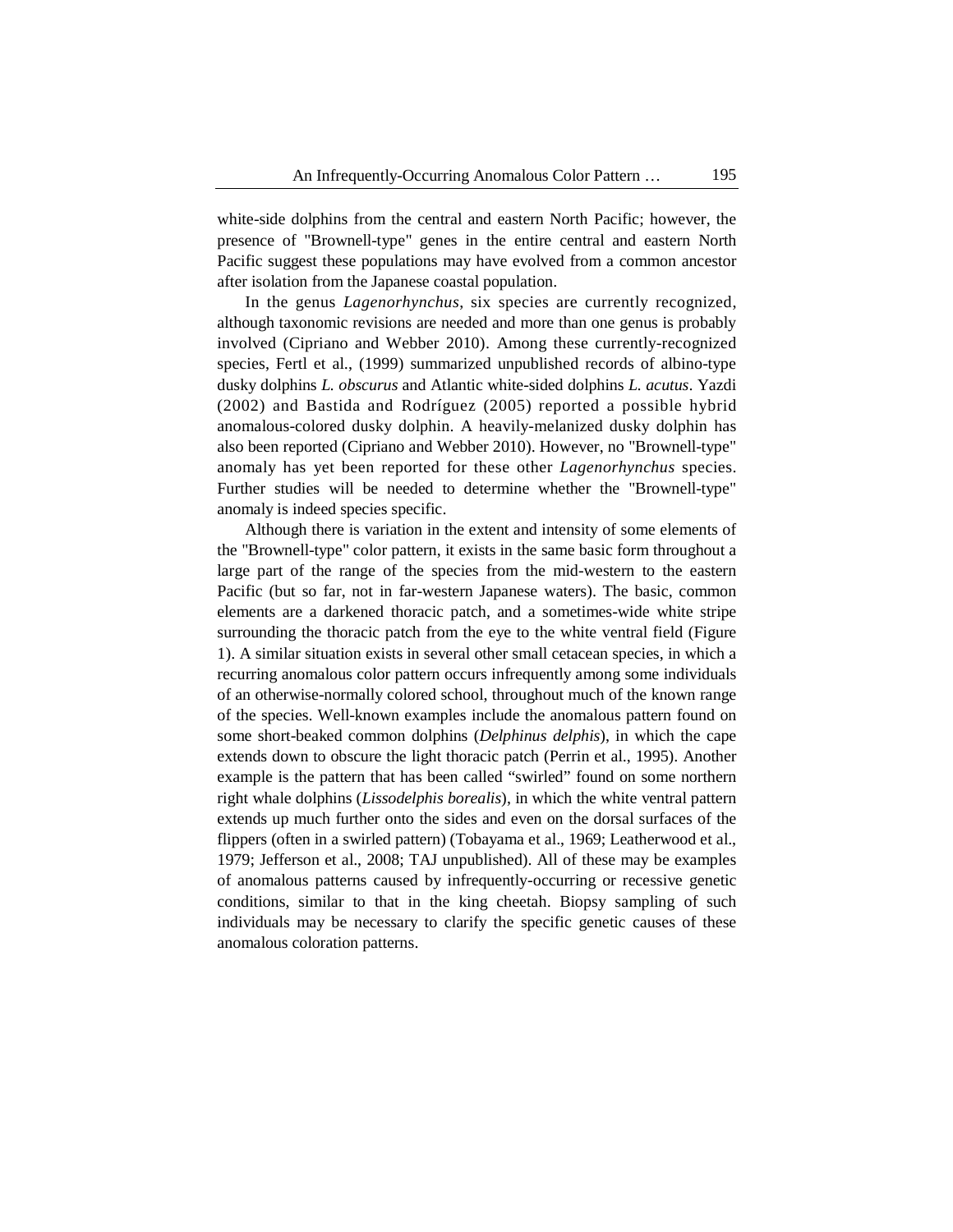### **CONCLUSION**

Since Brownell (1965) first reported an anomalous-colored Pacific whitesided dolphin sighted off San Francisco, we collected a total of 20 sighting and capture reports in nearshore regions in the eastern North Pacific. We also found seven sightings over the wide range of the mid-western and central North Pacific. Despite being seen at different times and locations, these animals all had very similar anomalous color patterns: dark thoracic patches surrounded by an extensive, white stripe going occasionally forward to the melon and connecting with the flank patch, but for some animals this white stripe was distinguished strongly only above the eyes. The absence of reports of this anomalous-colored dolphin in Japanese waters may support the hypothesis of genetic division of this species between Japanese waters and further east in the central and eastern North Pacific.

### **ACKNOWLEDGMENTS**

Special thanks go to the people who provided data and photographs for this paper; B. Nishizawa (Hokkaido University), S. Webb, K. Whitaker, Monterey Bay Whale Watch (N. Black, R. Ternullo, J. Frediani, M. Merlo, K. Spencer), Marine Life Studies (P. Stap), B. Gisborne and J. Towers (Pacific Biological Station). KS thanks the Captain and crews of *T/S Oshoro Maru.* Dr. Onishi, Hokkaido University, helped to draw the map. The Fisheries Agency of Japan kindly allowed us to use sighting data collected during the *R/V Hoyou Maru No.12* Dall's porpoise survey cruise in 1987. YI and YM were supported by the GRENE Arctic Climate Change Research Project, Japan. The manuscript was reviewed by Drs. Robert L. Brownell Jr. (Southwest Fisheries Science Center) and Marc Webber (Alaska Maritime NWR).

### **REFERENCES**

Abreu, M.S.L, Machado, R., Barbieri, F., Freitas, N.S. & Oliveira, L.R. (2013). Anomalous colour in Neotropical mammals: a review with new records for *Didelphis* sp. (Didelphidae, Didelphimorphia) and *Arctocephalus australis* (Otariidae, Carnivora). *Brazilian Journal of Biolology*, 73, 185-194.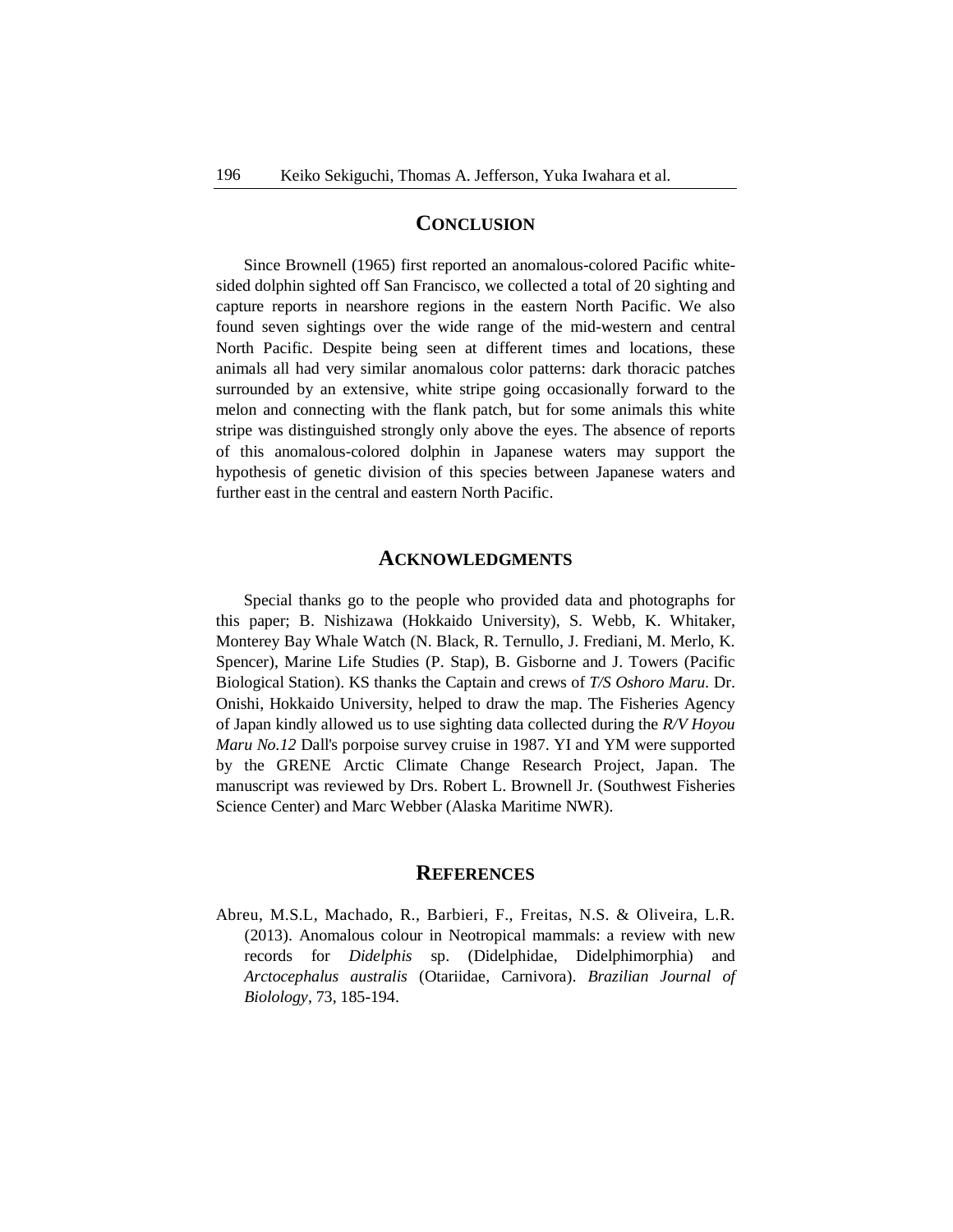- Bastida, R. & Rodoríguez, D. (2005). Marine Mammals of Patagonia and Antarctica (English edition). Buenos Aires: Vasquez Mazzini Editores. 206p.
- Berube, M. & Aguilar, A. (1998). A new hybrid between a blue whale, *Balaenoptera musculus*, and a fin whale, *B. physalus*: Frequency and implications of hybridization. *Marine Mammal Science*, 14**,** 82–98.
- Black, N.A. (1994). Behavior and ecology of Pacific white-sided dolphins (*Lagenorhynchus obliquidens*) in Monterey Bay, California. MSc Thesis, San Francisco State University, 145pp.
- Brown, D.H. & Norris, K.S. (1956). Observations of captive and wild cetaceans. *Journal of Mammalogy*, 37, 311–326.
- Brownell, R.L., Jr. (1965). An anomalous color pattern on a Pacific striped dolphin. *Bulletin of the Southern California Academy of Sciences*, 64, 242–243.
- Brownell, R.L., Jr., Walker, W.A. & Forney, K.A. (1999). Pacific White-sided Dolphin *Lagenorhynchus obliquidens* Gill, 1865. pp. 57–84. In: S.H. Ridgway & R. Harrison (Eds.) Handbook of Marine Mammals, Vol. 6:The Second Book of Dolphins and the Porpoises. Florida: Academic Press. 486p.
- Caro, T. (2005). The adaptive significance of coloration in Mammals. *BioScience*, 55, 125-136.
- Cipriano, F. & Webber, M. (2010). Dusky dolphin life history and demography. pp. 21-48. In: B. Würsig and M. Würsig (Eds.) The Dusky Dolphin: Master Acrobat off Different Shores. London: Elsevier Ltd. 441p.
- Fertl D., Pusser L.T. & Long J.J. (1999). First record of an albino bottle nose dolphin (*Tursiops truncatus*) in the Gulf of Mexico, with a review of anomalously white cetacean. *Marine Mammal Science*, 15, 227-234.
- Hain, J.H.W. & Leatherwood, S. (1982). Two sightings of white pilot whales, *Globicepbala melaena*, and summarized records of anomalously white cetaceans. *Journal of Mammalogy*, 63, 338–343.
- Hayano, A., Yoshioka, M., Tanaka, M. & Amano, M. (2004). Population differentiation in the Pacific white-sided dolphin *Lagenorhynchus obliquidens* inferred from Mitochondrial DNA and microsatellite analyses. *Zoological Science*, 21, 989-999.
- Jefferson T.A., Webber M.A. & Pitman R.L. (2008). Marine Mammals of the World: A Comprehensive Guide to Their Identification. San Diego: Academic Press. 573p.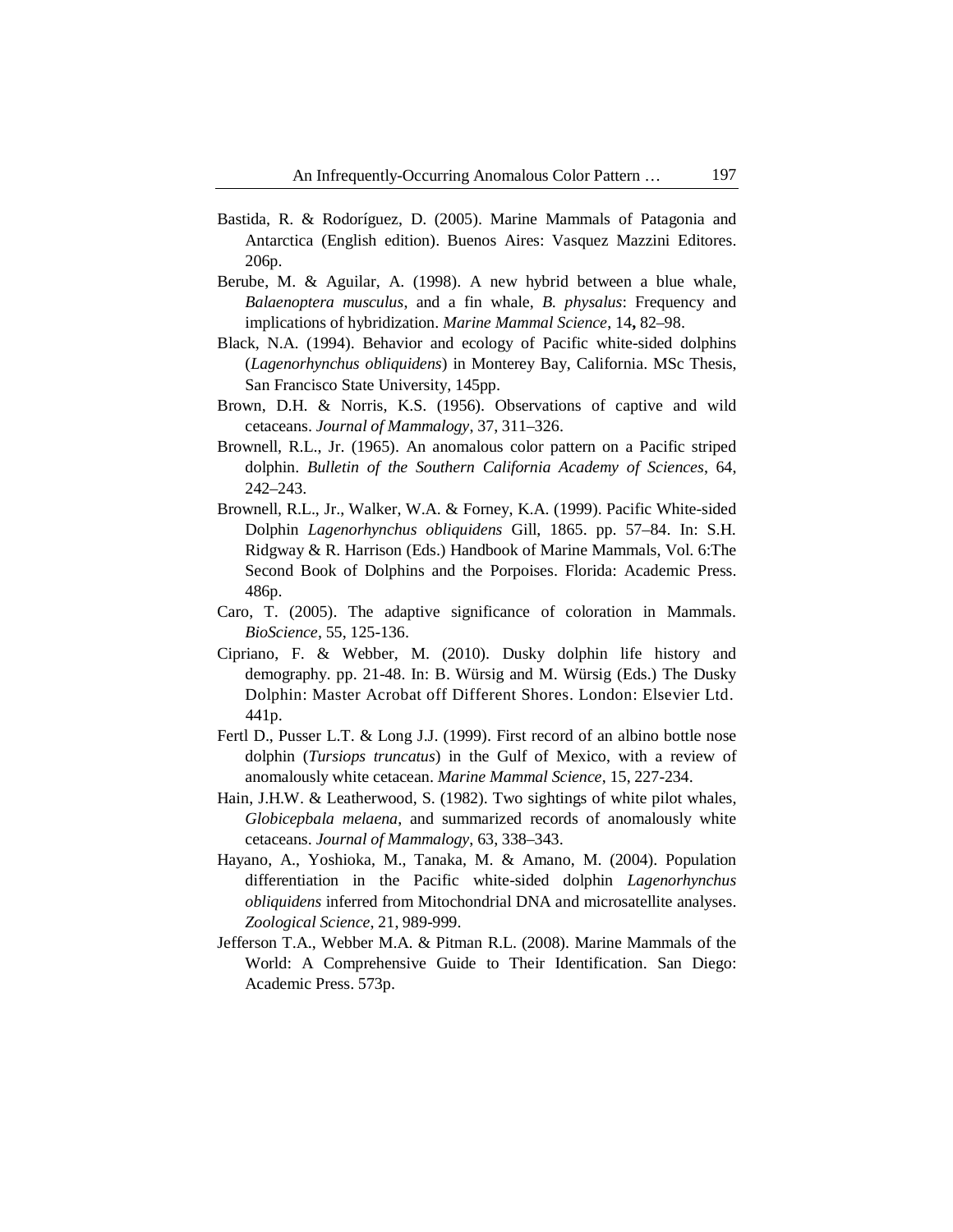- Kasuya, T. (2011). Concervation Biology of Small Cetaceans around Japan. Tokyo: University of Tokyo Press. 640p. (in Japanese).
- Kato, H. (2006). Preface current status and direction of cetacean population study in Japan. pp.14-17. In: H. Kato & S. Ohsumi (Eds.) A Guide to Cetacean Population Biology. Tokyo: Seibutsu Kenkyuusha Co. Ltd. 220p. (in Japanese).
- Kishiro, T. (2012). Japan. progress report on small cetacean research, April 2011 to March 2012, with statistical data for calendar year 2011. 12p. available at < http://www.jfa.maff.go.jp/j/whale/w\_document/pdf/130531 \_progress\_report.pdf>
- Leatherwood, S. & Walker, W.A. (1979). The northern right whale dolphin *Lissodelphis borealis* Peale in the eastern North Pacific. pp. 85-141. In: H.E. Winn & B.L. Olla (Eds.) Behavior of Marine Animals, Volume 3: Cetaceans. Plenum Press.
- Lindburg, D. (1989). When cheetahs are kings. *Zoonooz,* March, 5-10.
- Lux, C.A., Costa, A.S. & Dizon, A.E. (1997). Mitochondrial DNA population structure of the Pacific white-sided dolphin. *Reports of International Whaling Commission*, 47, 645-652.
- Mitchell, E. (1970). Pigmentation pattern evolution in delphinid cetaceans: an essay in adaptive coloration. *Canadian Journal of Zoology,* 48, 717-740.
- Miyashita, T. (1993). Distribution and abundance of some dolphins taken in the North Pacific driftnet fisheries. *Bulletin of International North Pacific Fisheries Commission*, 53, 435-449.
- Perrin, W.F. (2002). Coloration. pp. 236-245. In: W.F. Perrin, B. Wursig & J.G.M. Thewissen (Eds.) Encyclopedia of Marine Mammals. San Diego: Academic Press. 1414p.
- Perrin, W.F., Armstrong,W.A., Baker, A.N., Barlow, J., Benson, S.R., Collet, A.S., Cotton, J.M., Everhart, D.M., Farley, T.D., Melon, R.M., Miller, S.K., Philbrick, V., Quan, J.L. & Rodriguez, H.R.L. (1995). An anomalously pigmented form of the short-beaked common dolphin (*Delphinus delphis*) from the southwestern Pacific, eastern Pacific and eastern Atlantic. *Marine Mammal Science*, 11, 240-247.
- Pocock, R.I. (1927). Description of a new species of cheetah (Acinonyz). *Proceedings of the Zoological Society of London*, 97, 245-252.
- Stacey, P.J. & Baird, R.W. (1991). Status of the Pacific white-sided dolphin, *Lagenorhynchus obliquidens*, in Canada. *Canadian Field-Naturalist*, 105, 219–232.